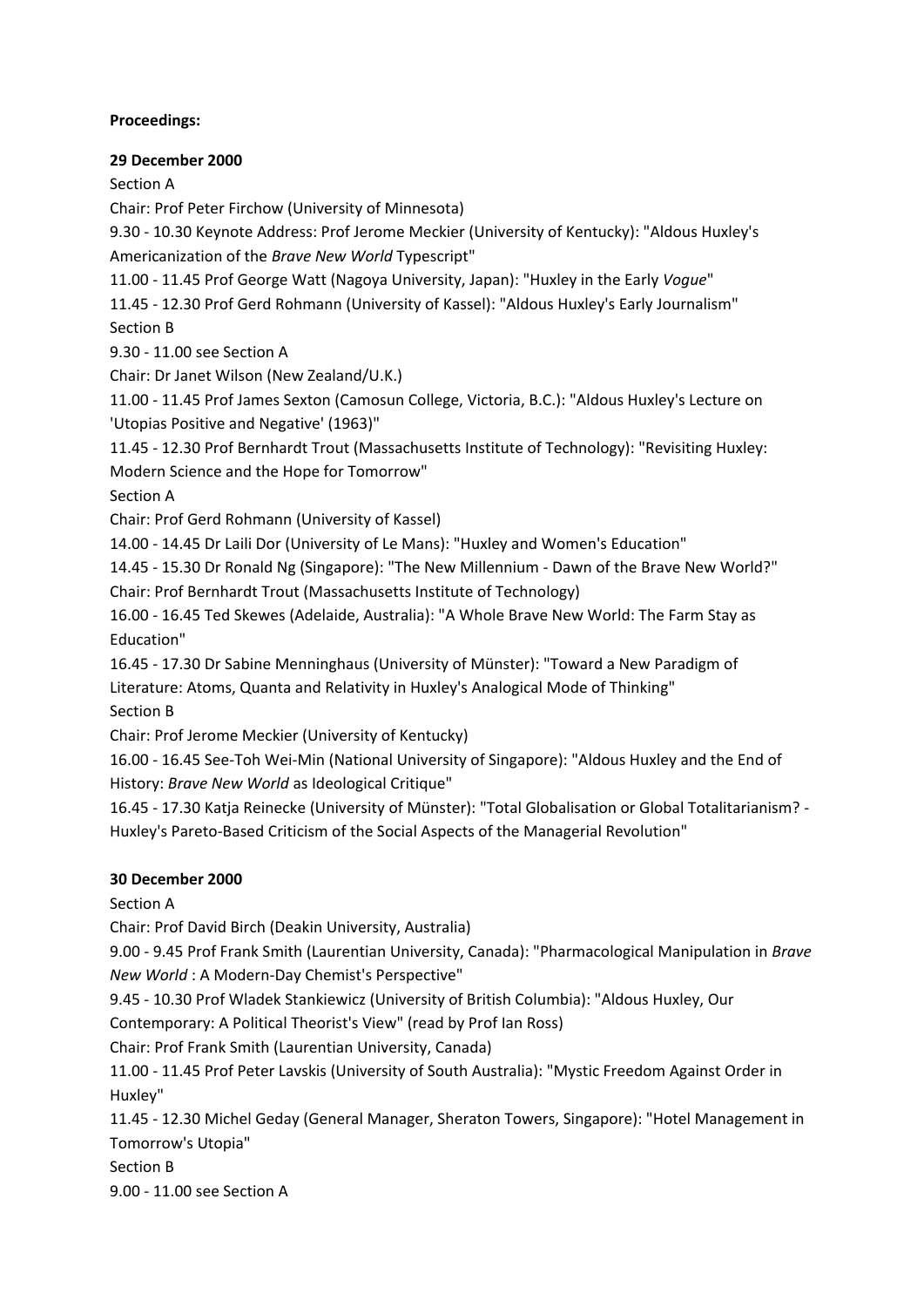Chair: Prof David Birch (Deakin University, Australia)

11.00 - 11.45 Dr Gerhard Wagner (University of Münster): "Aldous Huxley as Anthologist: *Texts and Pretexts* and *The Perennial Philosophy*"

Section A

Chair: Prof John Williams (Singapore Management University)

14.00 - 14.45 Prof David Birch (Deakin University, Australia): "The Media and the Question of Transparency"

14.45 - 15.30 Michael Scholten, M.A. (Hamburg): "Aldous Huxley's Predictions about the Future of Cinema and Television: Facts and Fiction"

Section B

Chair: Prof Walter Schwager (Laurentian University, Canada)

14.00 - 14.45 Dr Claudia Olk (University of Münster): "Aldous Huxley as Screenwriter: *Jacob's Hands*"

14.45 - 15.30 Agatha Schwager (Toronto, Canada): "Huxley and the Barriers to Creativity" Sections A/B

Chair: Prof Kulwant Gill (Punjab Agricultural University, Ludhiana)

16.00 - 16.45 Prof Walter Schwager (Laurentian University, Canada): "Aldous Huxley and the Cross-Cultural Learning Experience"

16.45 - 17.30 Prof Donald Watt (State University of New York at Geneseo): "A Modest Proposal: *Brave New World* as Contemporary Film" (read by Prof Bernfried Nugel)

## **31 December 2000**

Section A

Chair: Prof Jerome Meckier (University of Kentucky)

9.00 - 10.00 Keynote Address: Prof Peter Firchow (University of Minnesota): "Brave at Last: Huxley's Western & Eastern Utopias"

10.00 - 10.45 Prof Bernfried Nugel (University of Münster): "Aldous Huxley's Concept of 'Human Potentialities'"

Chair: Prof Peter Lavskis (University of South Australia)

11.15 - 12.00 Prof Kulwant Gill (Punjab Agricultural University, Ludhiana): "Nirvana for Agnostics: Aldous Huxley and the Asian Context"

12.00 - 12.45 Prof Ismail Talib (National University of Singapore): "Aldous Huxley and Language" Section B

9.00 - 11.15 see Section A

Chair: Prof George Watt (Nagoya University, Japan)

11.15 - 12.00 Christian Berkemeier (University of Paderborn): "Dystopia on Video: American (P)Reviews of Huxley's *Brave New World*"

12.00 - 12.45 Dr James Hull (Zürich): "The Initiate: An Interpretation of the Final Chapter of *Island*" (read by Robin Hull)

Section A

Chair: Prof Ismail Talib (National University of Singapore)

14.00 - 14.45 Prof A.A. Mutalik-Desai (Dharwad, India): "Utopias: Berdiaeff's Caveat"

14.45 - 15.30 Peter Widmer (University of Basle): "Exploring Drugs and Mysticism: Huxley's Approach in the Light of Current Research"

Section B

Chair: Prof Rajeev Patke (National University of Singapore)

14.00 - 14.45 Prof A. Kumar Tripathy (Banaras Hindu University): "Huxley, Nirad Choudhari and Shri